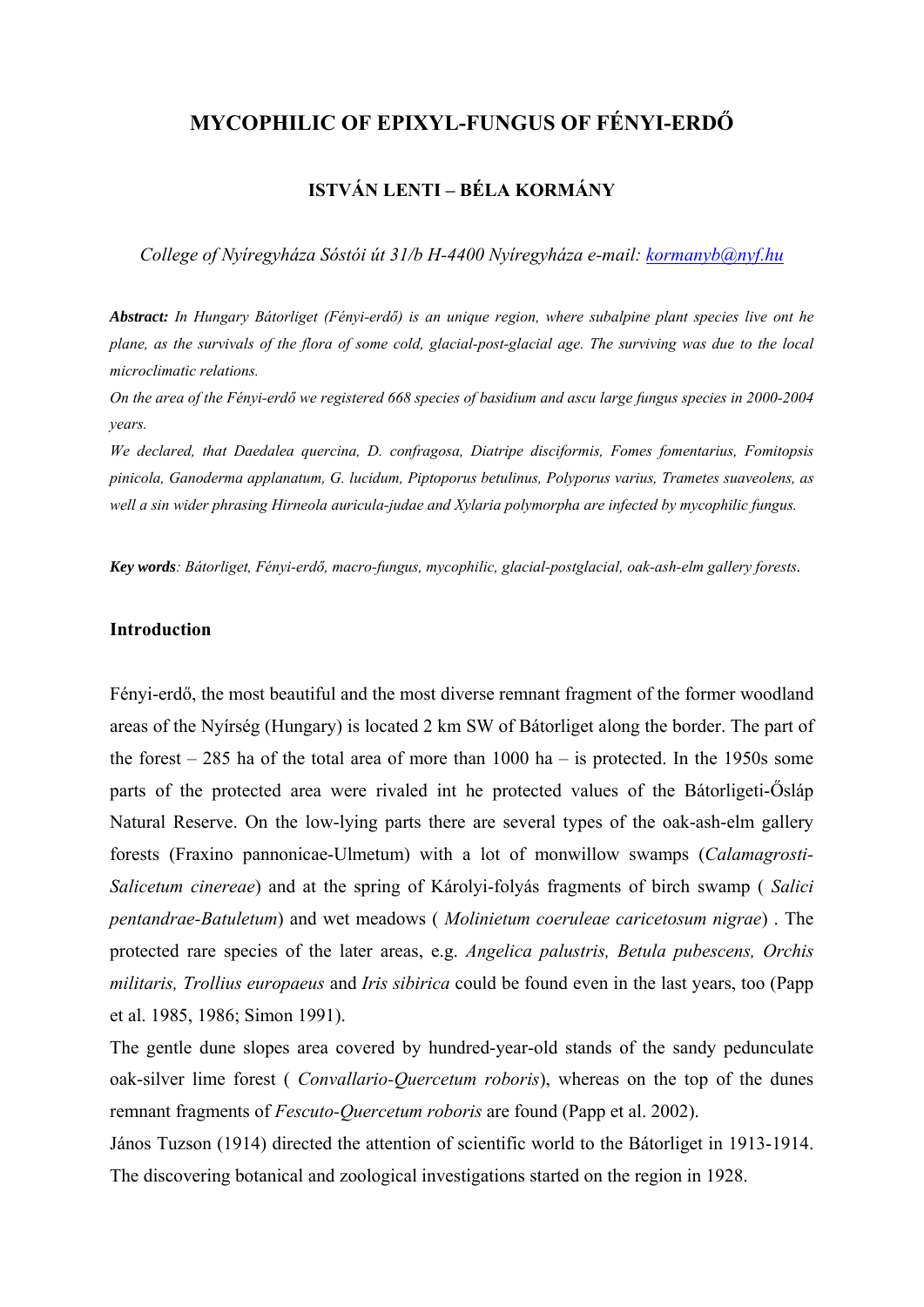Since 1937 Ubrizsy investigated the fungus world of the Nyírség (Ubrizsy 1940, 1941, 1943, 1947 and 1953).

The fungus-vegetation of it nearly escaped the attention of the micologists. There was not found useful data for the scientists, except some short publications. The latest announcement about the floristical and faunistical research work (Mahunka 1991) also left the criptogam flora out of consideration, although the lichens and mosses were mentioned in a from of tables, but the fungus were handled adversely.

Lenti, Rimóczi and Máté (1997, 1998) served never information about the mostly unrevealed fungus flora of the Bátorliget – according to the advives of the late professor József Vörös -, continuing in spirit of inheritance of the academically Ubrizsy.

#### **Material and Methods**

In 2000-2004, from January to the end of December we have done surveying of large and micro-fungus 120 times int he area of the Fényi-erdő. The species were determined ont he spot, or laboratory, later we made preparatum from them.

For determination, respectively to solve the naming questions we use the literature of the following authors: Moser (1983), Jülich (1984), Kits van Waveran (1985), Breitenbach and Kränzlin (1981-1995), Moser and Jülich (1985-1996), Krieglsteiner (1991-1993), Arnolds et al. (1995), Igmándy (1991).

Igmándy (1991) described the home tinder fungus. Helfer's (1991) work helped in the identification of mycophilic fungus. In the course of philogenesis funghi have conquered large quantity substratum of quite different qualities.

The data are stored and evaluated by the "Pilzkartierung 2000" PC program of the German Micological Society (Seilt 1991, Rimóczi 1994). The categories of the fungus taxonomy are used according to Ainsworth and Webster (Rimóczi 1995).

#### **Results and Discussion**

Some species funghi chose a whole range of food from macrofunghi. Those funghi, which live on other species of funghi, and are in a physiological relationship with them, are named mycophilic species.

This kind of fungus relationship is very common int he touched of Fényi-erdő (Table 1).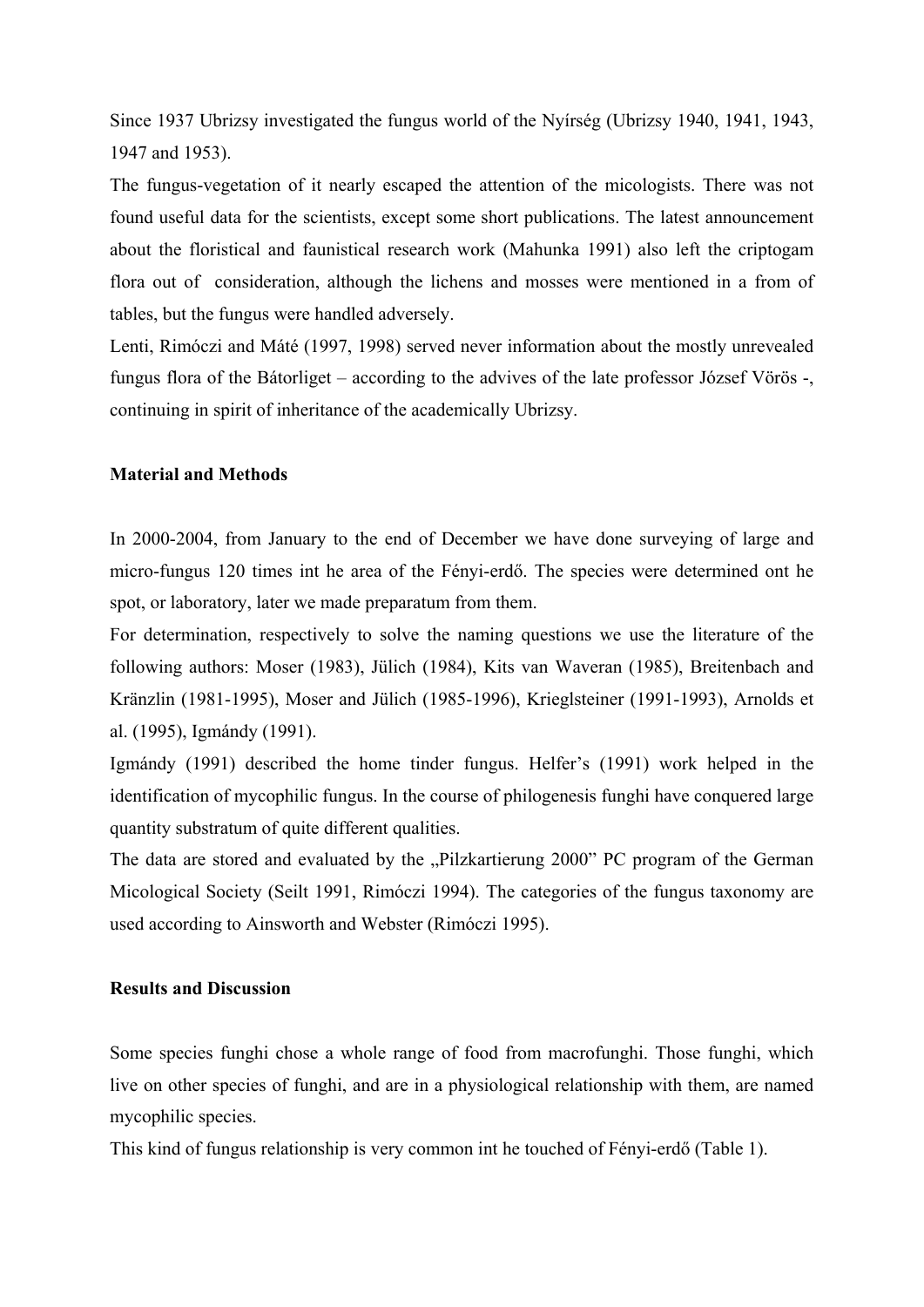Table 1. The list of the species mycophilic-fungus of Fényi-erdő

| <b>Macrofunghi-species</b>                   | <b>Mycophilic-species</b>     |
|----------------------------------------------|-------------------------------|
| Daedalea quercina (L.) Pers.                 | Mucor hiemalis f. hiemalis    |
| Daedaleopsis confragosa (Bolt.: Fr.) Schroet | Bisporella citrina            |
| Diatrype disciformis (Hoffm.) Fr.            | Capronia parasitica           |
| Fomes fomentarius (L.) Fr.                   | Cladobotryum varium           |
|                                              | Trichoderma koningii          |
|                                              | Trichoderma polysporum        |
|                                              | Trichoderma viride            |
| Fomitopsis pinicola (Sw.: Fr.) Karst.        | Acremonium domschii           |
|                                              | Gliocladium roseum            |
|                                              | Verticillium funghicola       |
| Ganoderma applanatum (Pers.) Pat.            | Hypocrea lactea               |
|                                              | Verticillium incurvum         |
| Ganoderma lucidum (Curt.: Fr.) Karst.        | Verticillium incurvum         |
|                                              | Trichoderma viride            |
|                                              | Penicillium expansum          |
|                                              | Botrytis cinerea              |
| Piptoporus betulinus (Bull.: Fr.) Karst.     | Cladosporium cladosporioides  |
|                                              | Helminthophora sphaerocephala |
|                                              | Cladobotryum varium           |
|                                              | Trichoderma viride            |
| Polyporus varius                             | Phialophora rhodogena         |
|                                              | Trichoderma koningii          |
| Trametes suaveolens Fr.                      | Cladosporium herbarum         |
|                                              | Trichoderma polysporum        |
|                                              | Verticillium lamellicola      |
| Hirneola auricula-judae (Bull.: Fr.) Berk.   | Aphanocladium album           |
|                                              | Arnoldiomyces clavisporum     |
|                                              | Verticillium lamellicola      |
| Xylaria polymorpha (Pers.: Fr.) Grev.        | Acremonium berkeleyanum       |
|                                              | Fusarium aquaeductuum         |